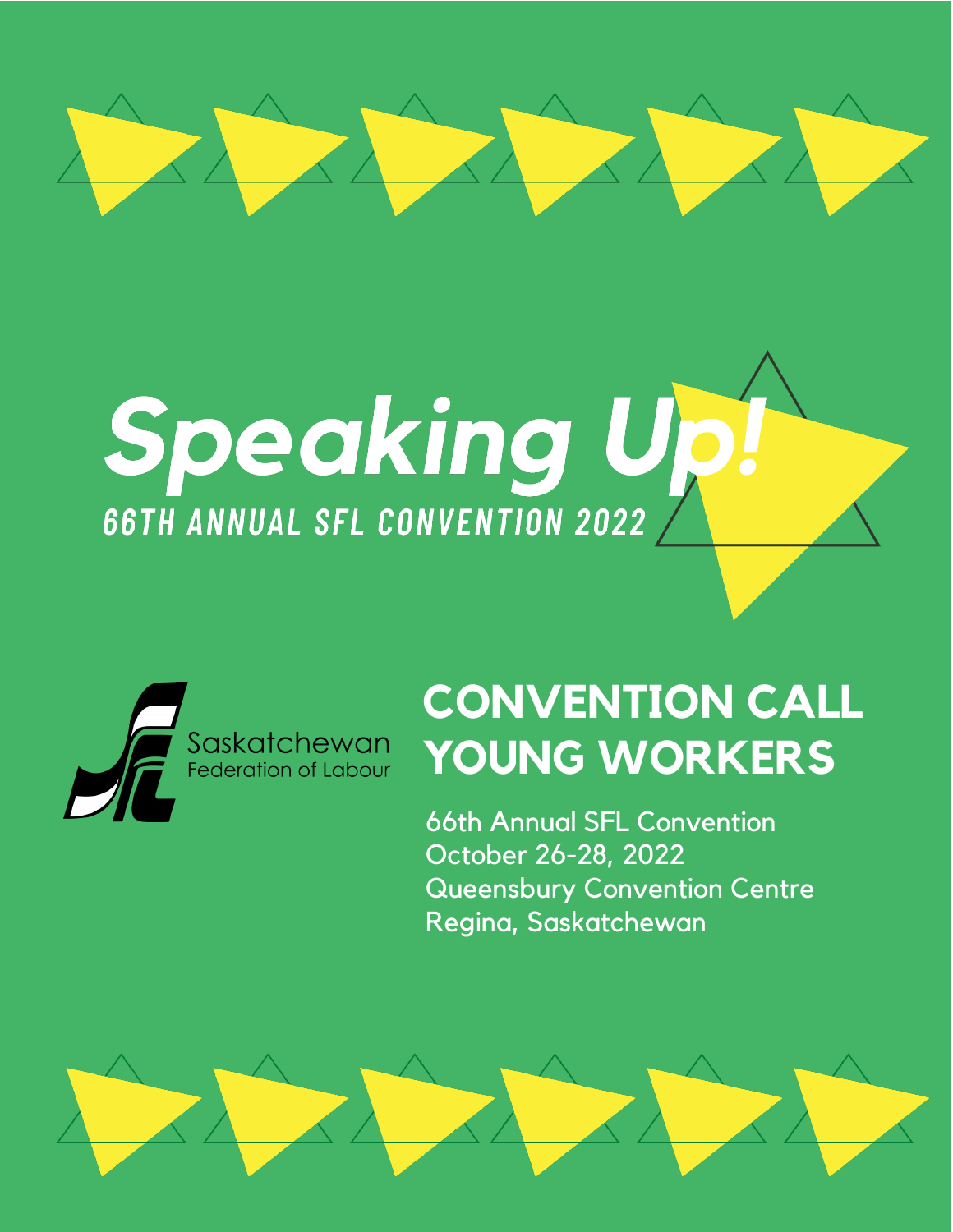## **1. Young Worker Delegate Qualifications**

The Delegate must be no more than 29 years of age on opening day of convention. They must be a member of an affiliated organization in good standing with the Federation [Constitution Article 4, Section 4 (e)  $(v)$  and Section 5  $(c)$ .

## **2. Young Worker Representation**

Representation at convention is in accordance with SFL Constitution Article 4, Section 4 (e).

#### **Affiliated Unions**

#### **1000 members or less:**

One (1) young worker delegate credential.

#### **Between 1001 and 5000 members:**

Two (2) young worker delegate credentials.

#### **Between 5001 and 8000 members:**

Three (3) young worker delegate credentials.

#### **More than 8000 members:**

Four (4) young worker delegate credentials.

Membership is the average number of members on whom per capita has been paid for the 12 months preceding SFL year end.

#### **Labour Councils**

Each labour council is entitled to one (1) young worker delegate credential.

## **3. Young Worker Credentials**

Young worker credentials are enclosed. Use the Young Worker Credential Form for delegates and alternates.

Mail the original Young Worker Credential Form and cheque to SFL, 220-2445 13th Avenue, Regina, SK S4P 0W1 or email the form to event@sfl.sk.ca. E-transfer payment is also available at payment@sfl.sk.ca (include "SFL Convention- Young Worker" in the memo area of the e-transfer.)

Credential Change Forms are enclosed with the Convention Call. Use this form for changes in previously registered delegates or new delegates/alternates. Information provided on registration forms is used for administrative purposes only.